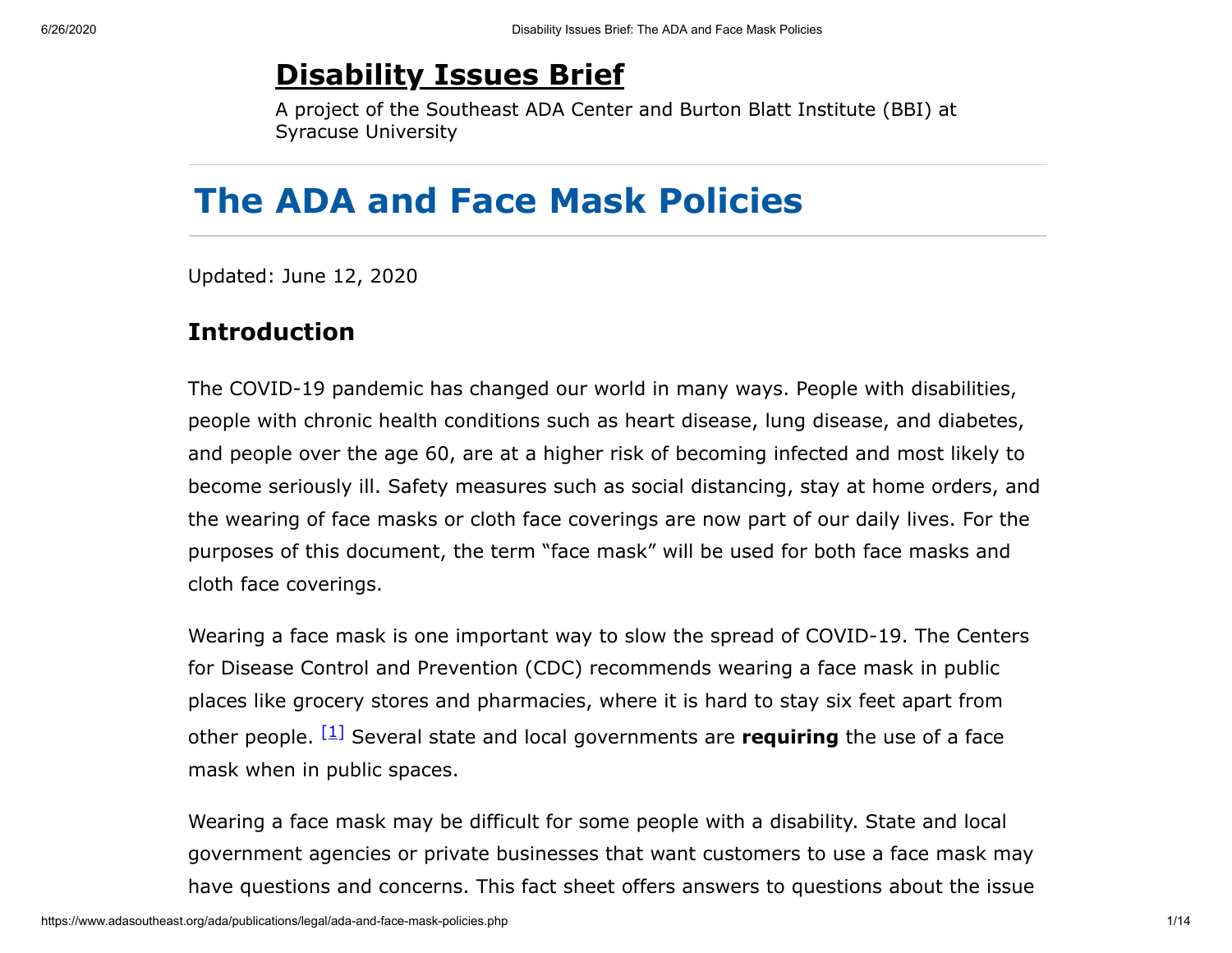of face mask policies, wearing face masks, reasons why a person with a disability might not be able to wear a face mask, and the legal rights a person has under the Americans with Disabilities Act (ADA).

#### **May a state or local government agency or business require customers to wear a face mask?**

<span id="page-1-1"></span><span id="page-1-0"></span>On March 11, 2020, the World Health Organization (WHO) declared COVID-19 as a pandemic.<sup>[\[2\]](#page-9-0)</sup> The Centers for Disease Control and Prevention (CDC) notes that studies have shown that many people who do not have symptoms of COVID-19 can spread the virus to other people. Because it takes four to fourteen days for someone to show symptoms, they also may infect others without knowing it. <sup>[\[3\]](#page-9-1)</sup> This means that the virus can be shared between people who are close to each other. For example, people who are speaking, coughing, or sneezing may spread the virus even if they do not have symptoms.  $[4]$  Therefore, the CDC recommends that people over age two wear a face mask in public where it can be hard to stay six feet apart from others.<sup>[\[5\]](#page-9-3)</sup> Based upon the CDC's guidance, a business or government agency **may require customers to wear a face mask to limit the spread of COVID-19**.

## <span id="page-1-3"></span><span id="page-1-2"></span>**Is there a reason a person might not be able to wear a face mask?**

<span id="page-1-4"></span>The CDC states that a person who has trouble breathing, is unconscious, incapacitated, or otherwise unable to remove the face mask without assistance should not wear a face mask or cloth face covering.<sup>[\[6\]](#page-9-4)</sup>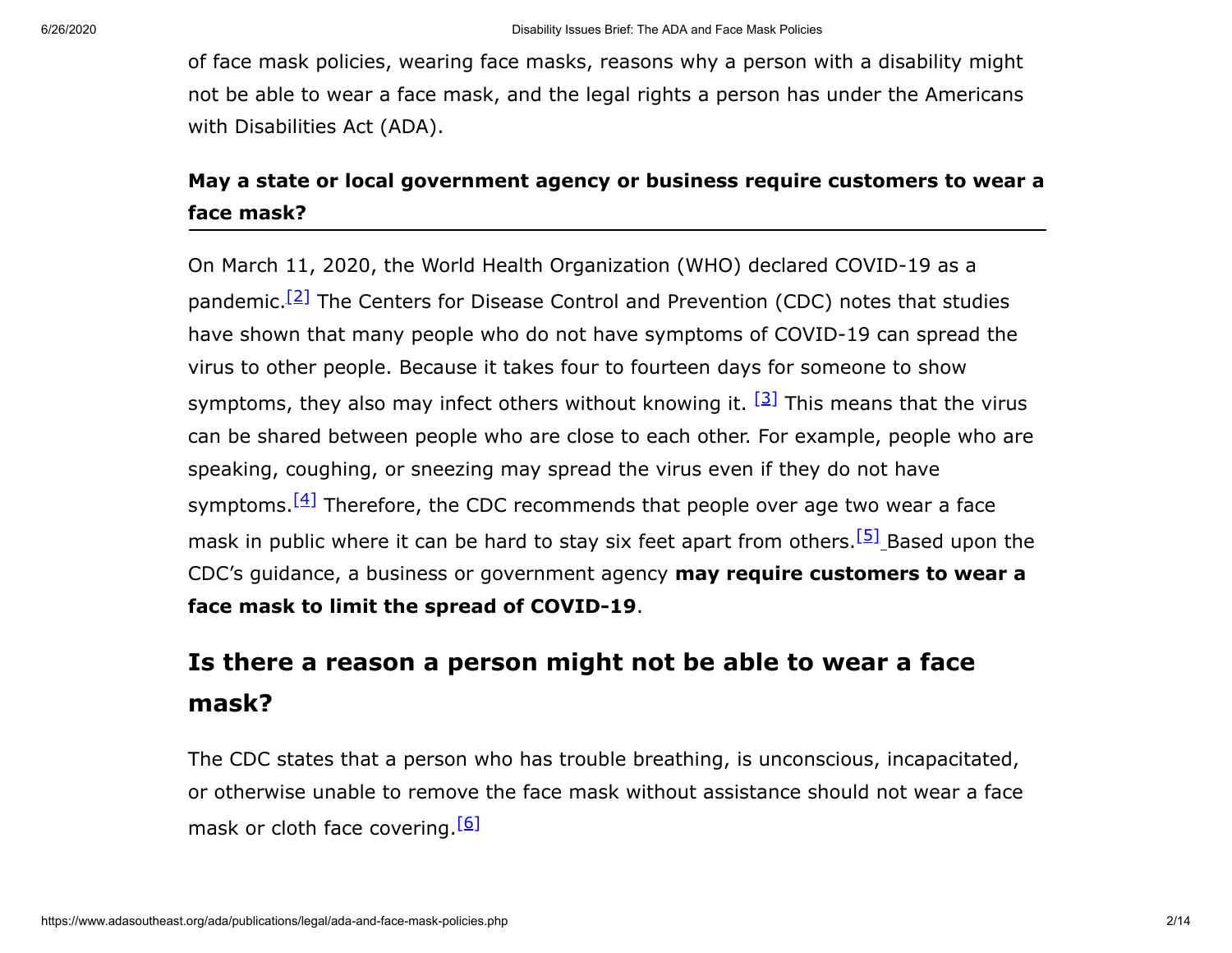#### **Examples of a person with a disability who might not be able to wear a face mask**

- Individuals with respiratory disabilities such as asthma, chronic obstructive pulmonary disease (COPD), or cystic fibrosis may not be able to wear a face mask because of difficulty in or impaired breathing. People with respiratory disabilities should consult their own medical professional for advice about using face masks. The CDC also states that anyone who has trouble breathing should not wear a face mask.<sup>[Z]</sup>
- <span id="page-2-1"></span><span id="page-2-0"></span>• People with post-traumatic stress disorder (PTSD), severe anxiety, or claustrophobia (an abnormal fear of being in enclosed or narrow places).  $[8]$  may feel afraid or terrified when wearing a face mask. These individuals may not be able to stay calm or function when wearing a face mask.
- <span id="page-2-2"></span>Some people with autism are sensitive to touch and texture. <sup>[\[9\]](#page-9-7)</sup> Covering the nose and mouth with fabric can cause sensory overload, feelings of panic, and extreme anxiety.
- A person who has cerebral palsy may have difficulty moving the small muscles in the hands, wrists, or fingers. Due to her limited mobility, she may not be able to tie the strings or put the elastic loops of a face mask over the ears. This means that the individual may not be able to put on or remove a face mask without assistance.

# **If a person with a disability is unable to wear a face mask, do I still have to allow them in my business or government agency?**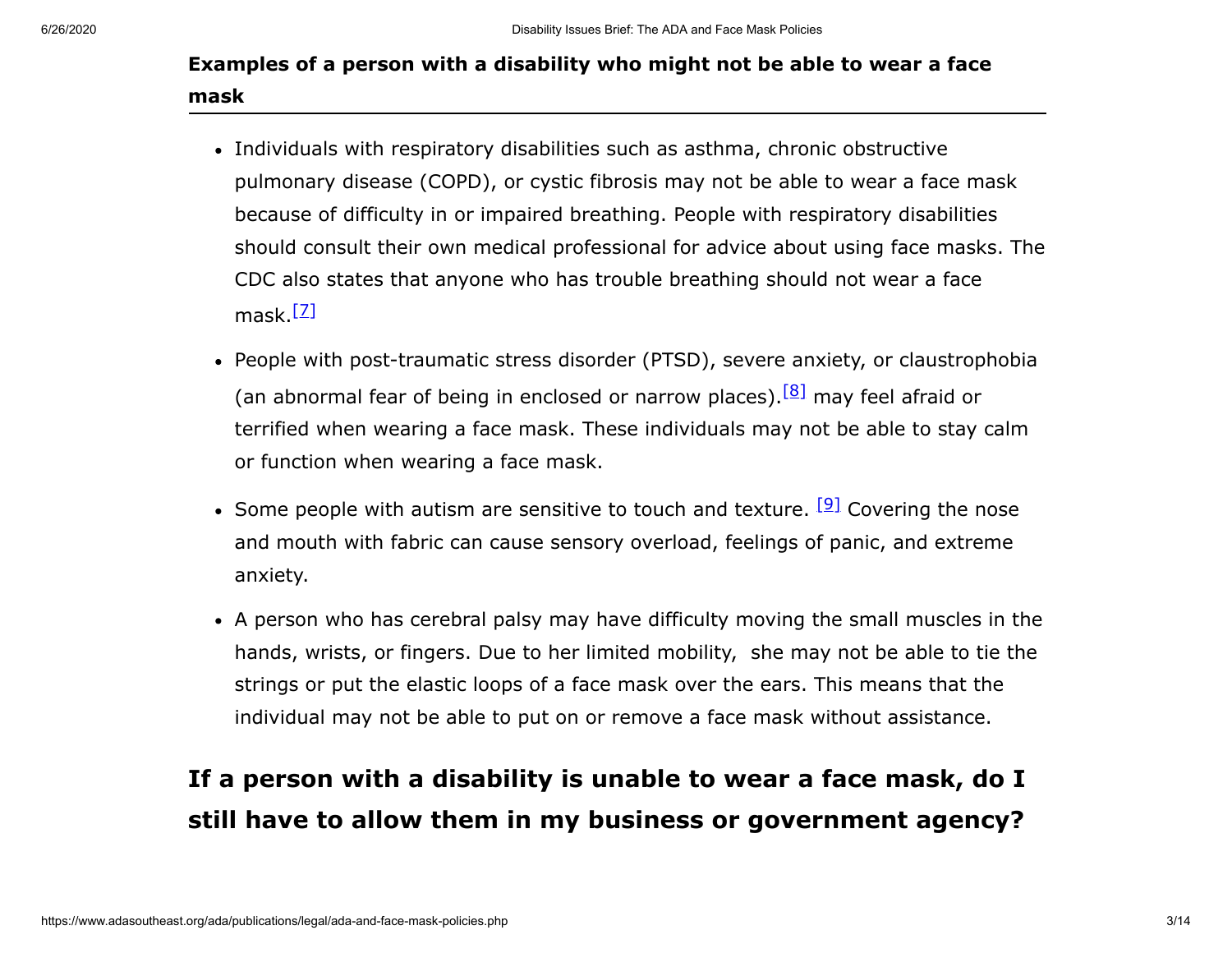Most states have either recommended or issued executive orders requiring the public to use face masks in public. Private businesses have also developed policies requiring the use of face masks. The ADA does not have any rules that address the required use of face masks by state and local governments or private business owners.

<span id="page-3-0"></span>If a person with a disability is not able to wear a face mask, state and local government agencies and private businesses must consider **reasonable modifications** to a face mask policy so that the person with the disability can participate in, or benefit from, the programs offered or goods and services that are provided. A reasonable modification means changing policies, practices, and procedures, if needed, to provide goods, services, facilities, privileges, advantages, or accommodations to an individual with a disability. [\[10\]](#page-10-0) **The requirement to modify a policy, practice, or procedure does not include individuals without disabilities, as they are not protected under the ADA**.

#### <span id="page-3-1"></span>**Examples of reasonable modifications to a face mask policy**

- Allow a person to wear a scarf, loose face covering, or full face shield instead of a face mask;
- Allow customers to order online with curbside pick-up or no contact delivery in a timely manner;
- Allow customers to order by phone with curb-side pick-up or no contact delivery in a timely manner;
- Allow a person to wait in a car for an appointment and enter the building when called or texted; or
- Offer appointments by telephone or video calls.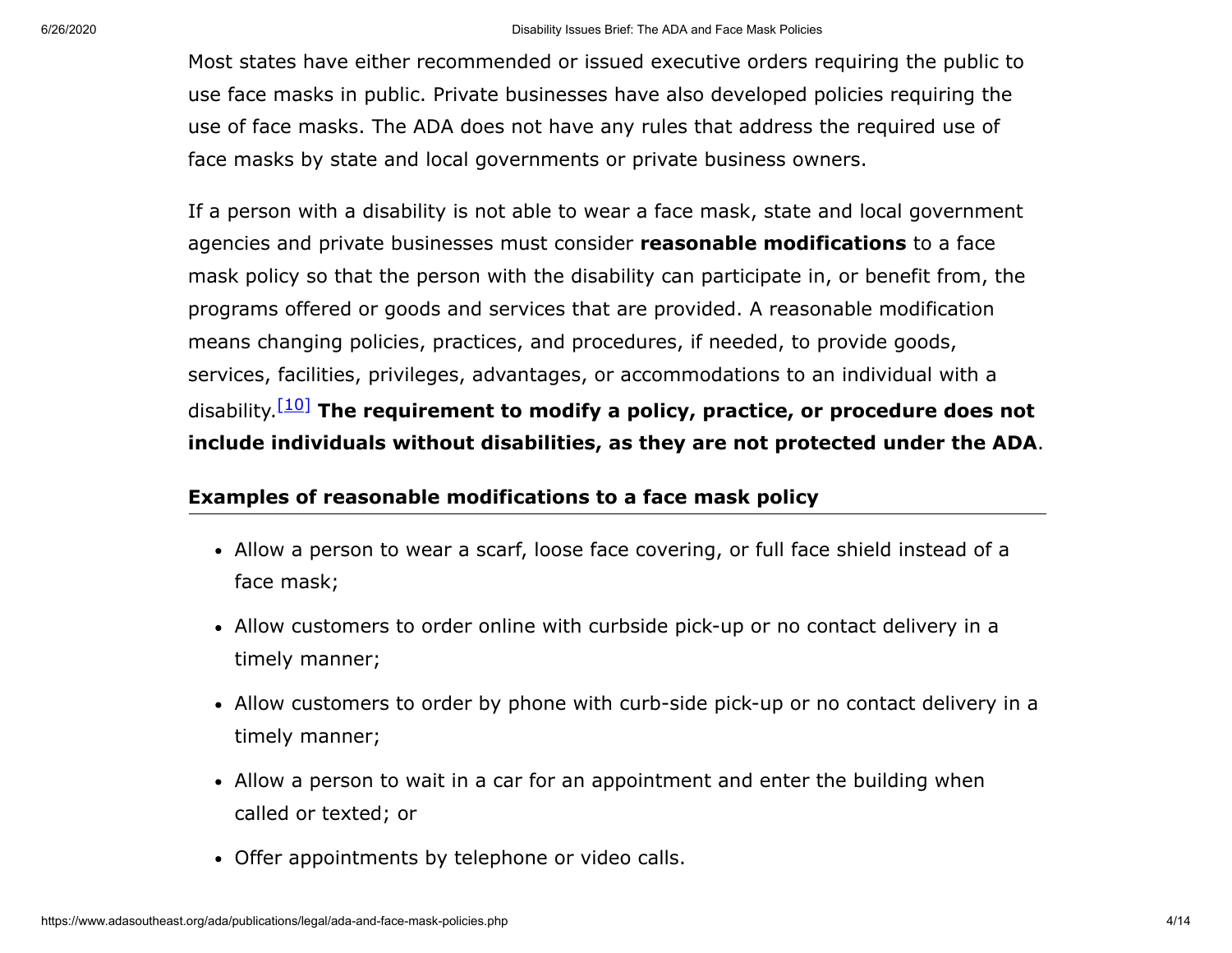# **Are there any situations when an agency or business does not have to provide a reasonable modification to the face mask policy?**

There are three reasons under the ADA that a state or local government agency or private business may not have to provide a reasonable modification.

#### **Fundamental Alteration**

<span id="page-4-1"></span><span id="page-4-0"></span>The modification would change the nature of the service, program, activity, goods, services, or facilities  $\frac{[11][12]}{]}$  $\frac{[11][12]}{]}$  $\frac{[11][12]}{]}$  $\frac{[11][12]}{]}$  A fundamental alteration is a change to such a degree that the original program, service, or activity is no longer the same.  $[13]$ 

### <span id="page-4-2"></span>**Undue Burden**

A state and local government agency or private business is not required to take any action that it can demonstrate would result in an undue financial or administrative burden. An undue burden is a significant difficulty or expense.<sup>[\[14\]](#page-10-4)[\[15\]](#page-10-5)</sup>

### <span id="page-4-4"></span><span id="page-4-3"></span>**Direct Threat**

<span id="page-4-6"></span><span id="page-4-5"></span>The individual with a disability poses a direct threat to the health or safety of others. A direct threat is a significant risk to the health or safety of others that cannot be eliminated by a modification of policies, practices, or procedures, or by the provision of auxiliary aids or services. <sup>[\[16\]](#page-11-0)[\[17\]](#page-11-1)</sup> The determination that a person poses a direct threat to the health or safety of others may not be based on generalizations or stereotypes about the effects of a particular disability. It must be based on an individual assessment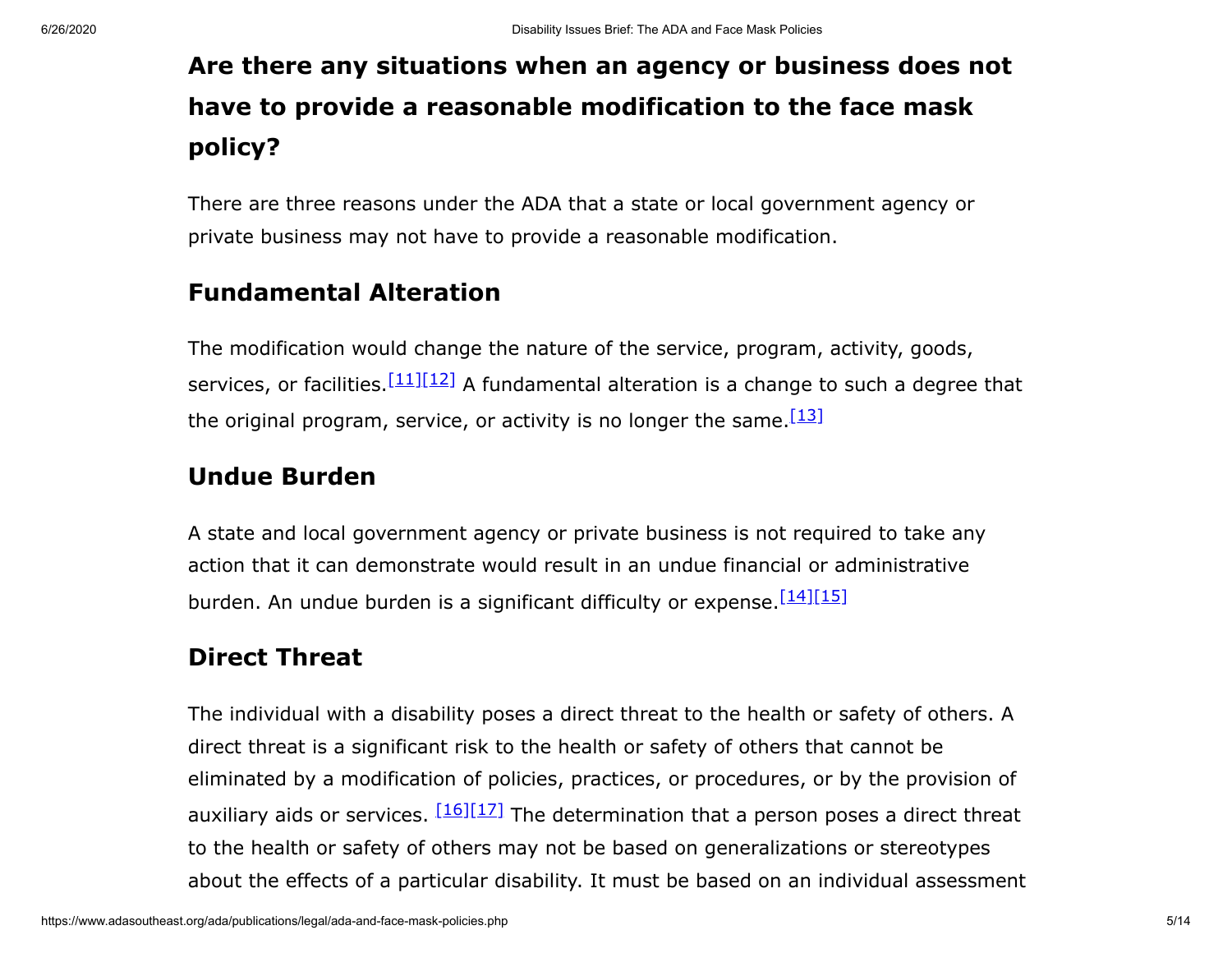<span id="page-5-1"></span><span id="page-5-0"></span>that considers the particular activity and the actual abilities and disabilities of the individual.<sup>[<u>18][\[19\]](#page-11-3)</u></sup>

During a pandemic, state and local government agencies and businesses should use the most up to date information from the Centers for Disease Control and Prevention (CDC), the U.S. Department of Labor Occupational Safety and Health Administration (OSHA), and the state public health agencies. Because the pandemic threat to health and safety will be at different levels across the nation, you should consult your local public health agency for guidance.<sup>[\[20\]](#page-11-4)</sup>

<span id="page-5-4"></span><span id="page-5-3"></span><span id="page-5-2"></span>In order to limit a direct threat from the COVID-19 pandemic, a state or local government agency or private business may impose legitimate safety requirements necessary for safe operation. However, these groups must ensure that their safety requirements are based on real, specific risks, not on speculation, stereotypes, or generalizations about individuals with disabilities.  $[21][22]$  $[21][22]$  As long as any screening that is implemented is consistent with advice from the CDC and public health authorities, state or local government agencies or private businesses are acting consistently with the ADA regulations on direct threat and legitimate safety requirements. In order to limit a direct threat and have safety requirements in place to address the COVID-19 pandemic, state and local government agencies and businesses may:

- Develop policies and procedures for prompt identification and isolation of people with symptoms of COVID-19, including employees and customers;
- Offer face masks to employees and customers who are ill to contain respiratory secretions until they are able to leave the business;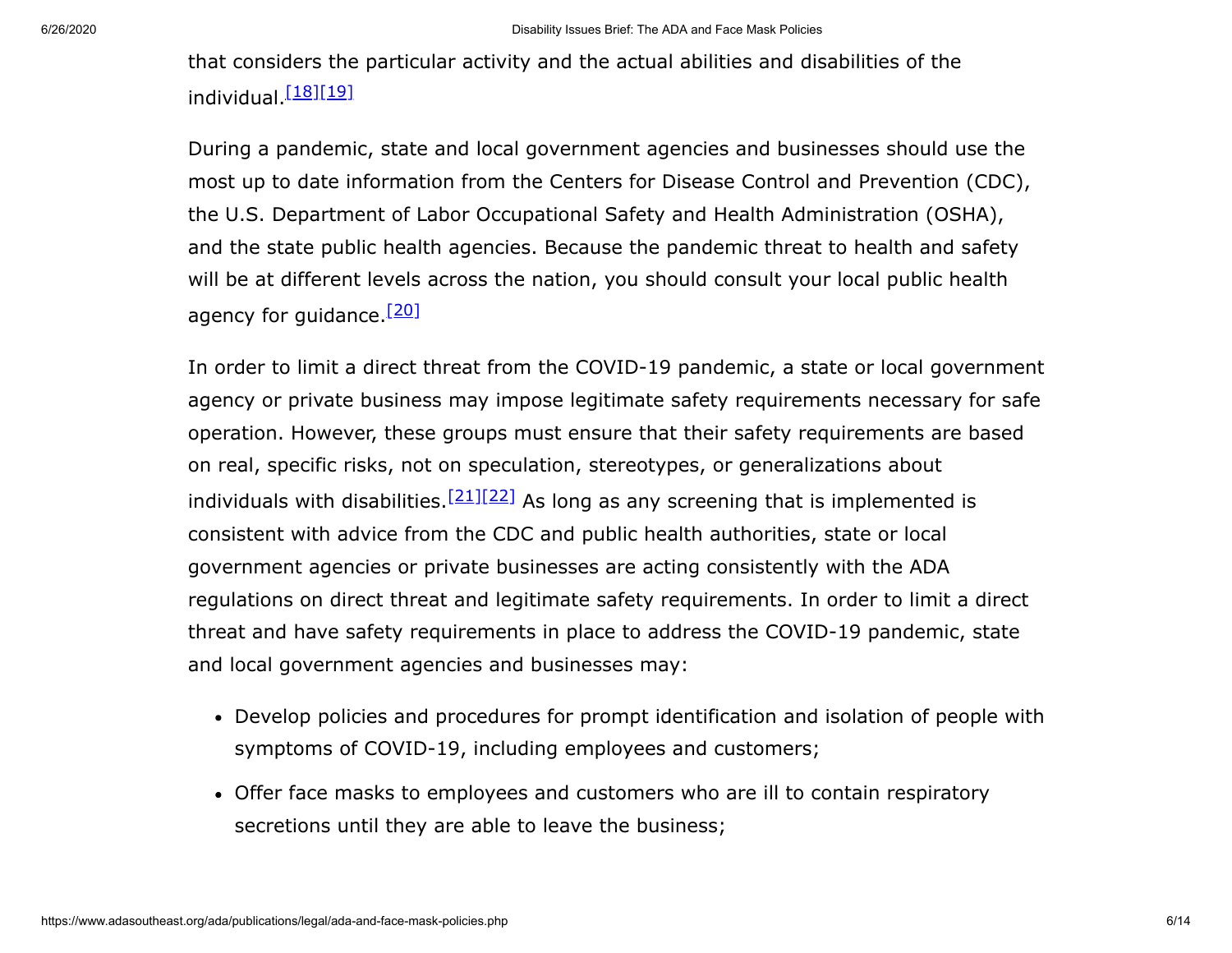- Inform customers about symptoms of COVID-19 and ask sick customers to minimize contact with workers until they are healthy again;
- Post signs with COVID-19 information in places that sick customers may visit (e.g., pharmacies, hospitals, public health agencies, grocery stores);
- Include COVID-19 information in automated messages sent when messages are sent to customers via phone messages, text, or email; and/or
- Limit customers' in-person access to the buildings operated by a state or local government agency or private business, as appropriate, in order to lessen the possibility of a direct threat.

# **How should I respond to a request for a reasonable modification to the face mask policy?**

The U.S. Department of Justice issued two settlement agreements that provide guidance on the reasonable modification decision-making process. [\[23\]](#page-12-1)[\[24\]](#page-12-2)

- <span id="page-6-1"></span><span id="page-6-0"></span>1. Choose at least one person, and a back-up, who are authorized to receive and review requests for reasonable modifications. The decision-maker for a state or local government agency is the head of the public agency or his/her designee.<sup>[\[25\]](#page-12-3)</sup>
- <span id="page-6-2"></span>2. After receiving a request for a reasonable modification, talk with the individual with a disability to learn why the person needs to modify the face mask policy and to find a solution that meets ADA requirements. Decisions about reasonable modifications should be made in a timely manner.
- 3. After the discussion, the government agency or private business may: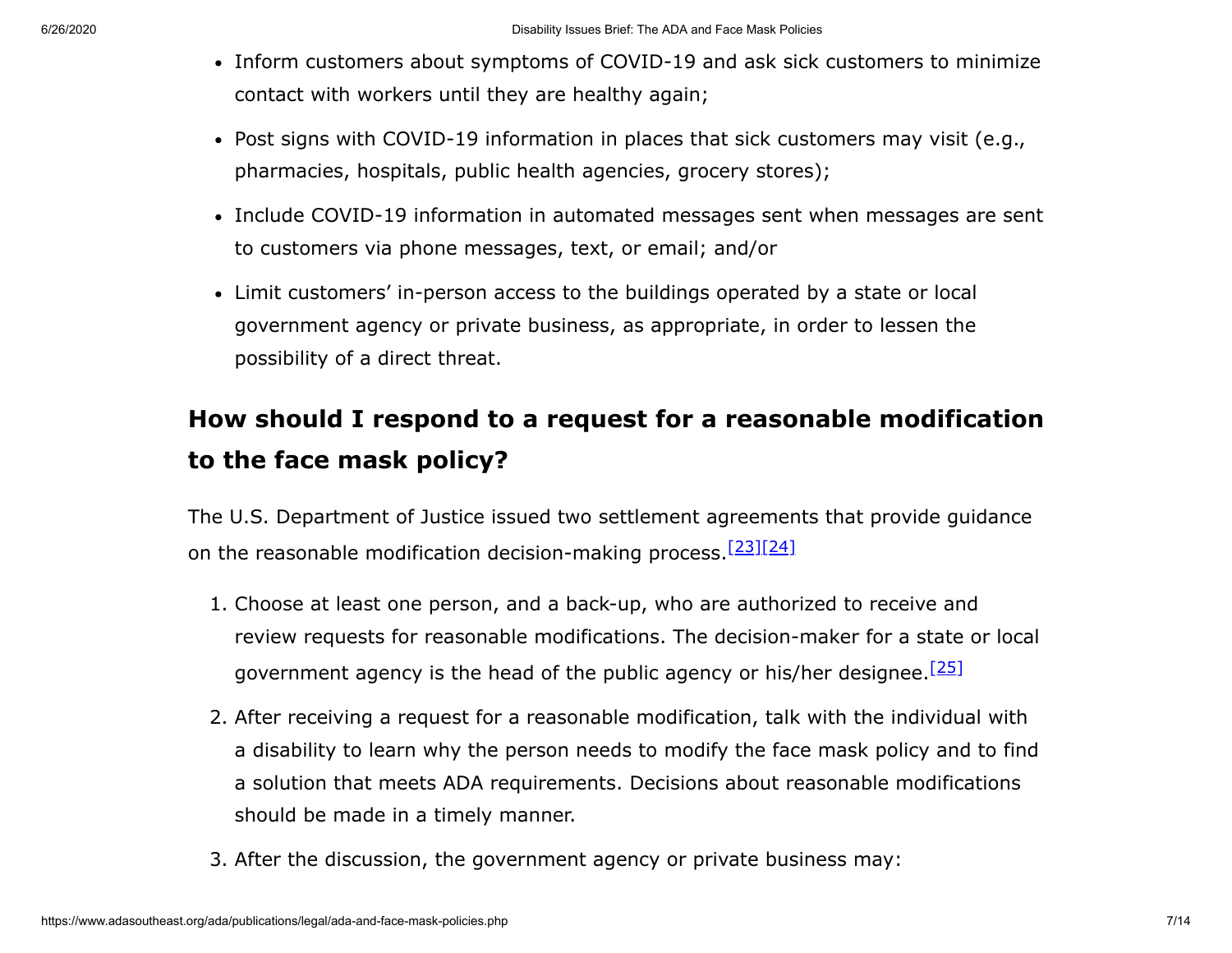- a. Agree to the request.
- b. Ask for medical documentation about the person's disability that is necessary to:
	- i. Verify that the individual meets the ADA definition of disability (i.e., has a physical or mental impairment that substantially limits one or more major life activities); or
	- ii. Describe the needed modification; or
	- iii. Show the relationship between the individual's disability and the need for the requested modification.

It is important to remember that if a person's disability is obvious, information about the disability should not be requested unless it is necessary to evaluate the disability-related need for the modification. In most cases, an individual's medical records or detailed information about the nature of an individual's disability are not necessary for this inquiry.

c. Deny the request. If a request for modification is denied, a state or local government agency must provide a written statement as to why the request was denied. Private businesses are also encouraged to document the reason for denying a request for reasonable modification, provide a copy to the person with a disability, and keep a copy on file.

## **Best Practice Tip**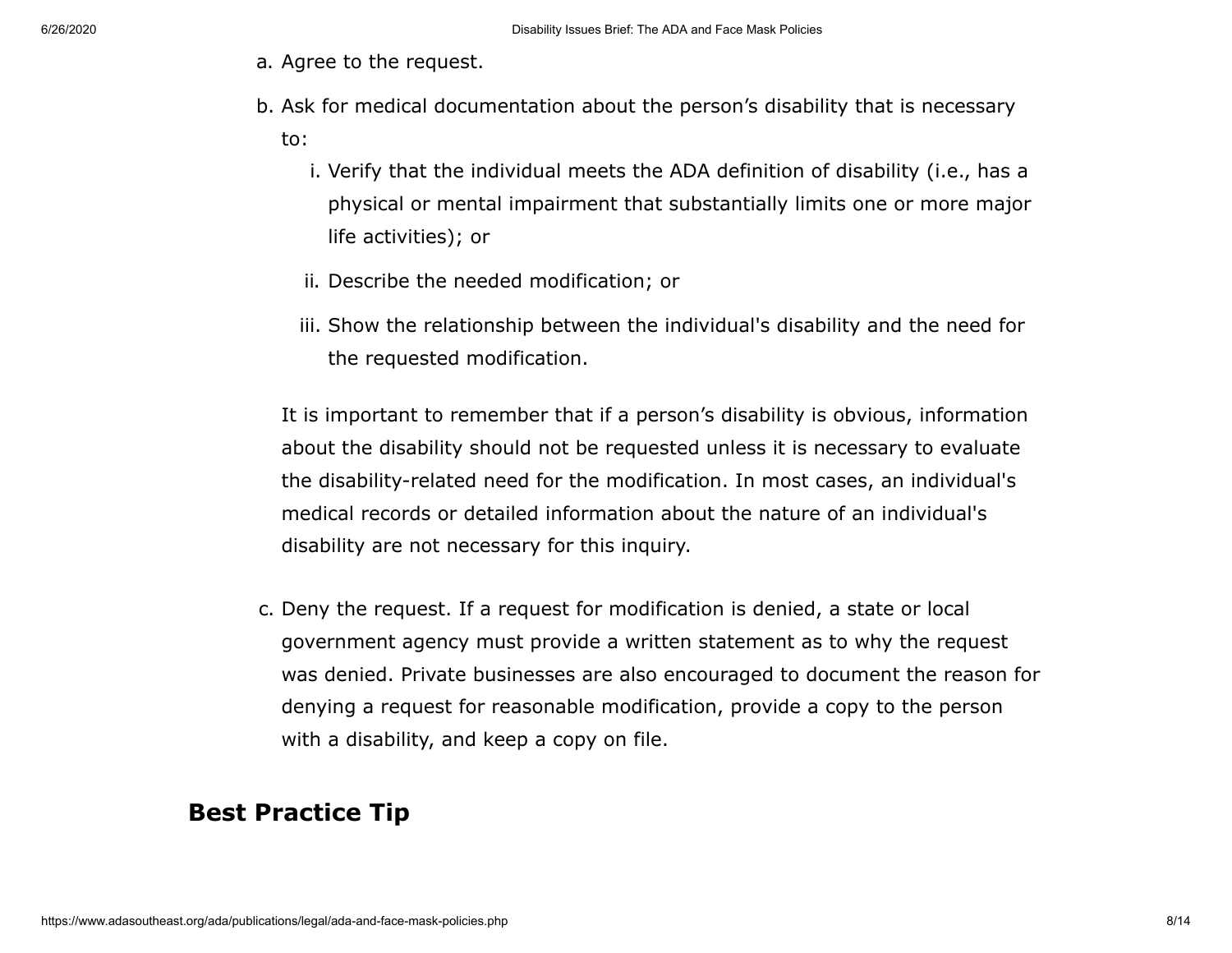Prepare a list of possible alternatives to a face mask/cloth face covering policy that you can share with people with disabilities who request a reasonable modification to your policy. (See: Examples of reasonable [modifications](#page-3-0) to a face mask policy for examples of policy modifications.)

#### **Summary**

As the COVID-19 pandemic continues, state and local government agencies and private businesses must make reasonable modifications to allow people with disabilities to access the goods and services they offer. Following ADA requirements for reasonable modifications within federal, state, and local health and safety guidelines will allow you to keep employees and customers safe, reduce new infections, and still provide goods and services to everyone.

For more information about rights under the Americans with Disabilities Act (ADA) and how they apply to the coronavirus (COVID-19) pandemic, visit ADA, Disability & COVID-19 Resources [\(adacovid19.org\).](https://www.adacovid19.org/) For questions and training on the ADA, contact your regional center in the [ADA National](https://adata.org/) Network at 1-800-949-4232 or visit adata.org. All calls are confidential. We do not give medical or legal advice. [Refer to: *[Disclaimer](#page-12-4)*]

#### **Endnotes**

<span id="page-8-0"></span>[\[1](#page-0-0)] Centers for Disease Control and Prevention. Recommendation Regarding the Use of Cloth Face Coverings, Especially in Areas of Significant Community-Based Transmission. (2020, April 3). Retrieved May 29, 2020, from https://www.cdc.gov/coronavirus/2019 ncov/prevent-getting-sick/cloth-face-cover.html.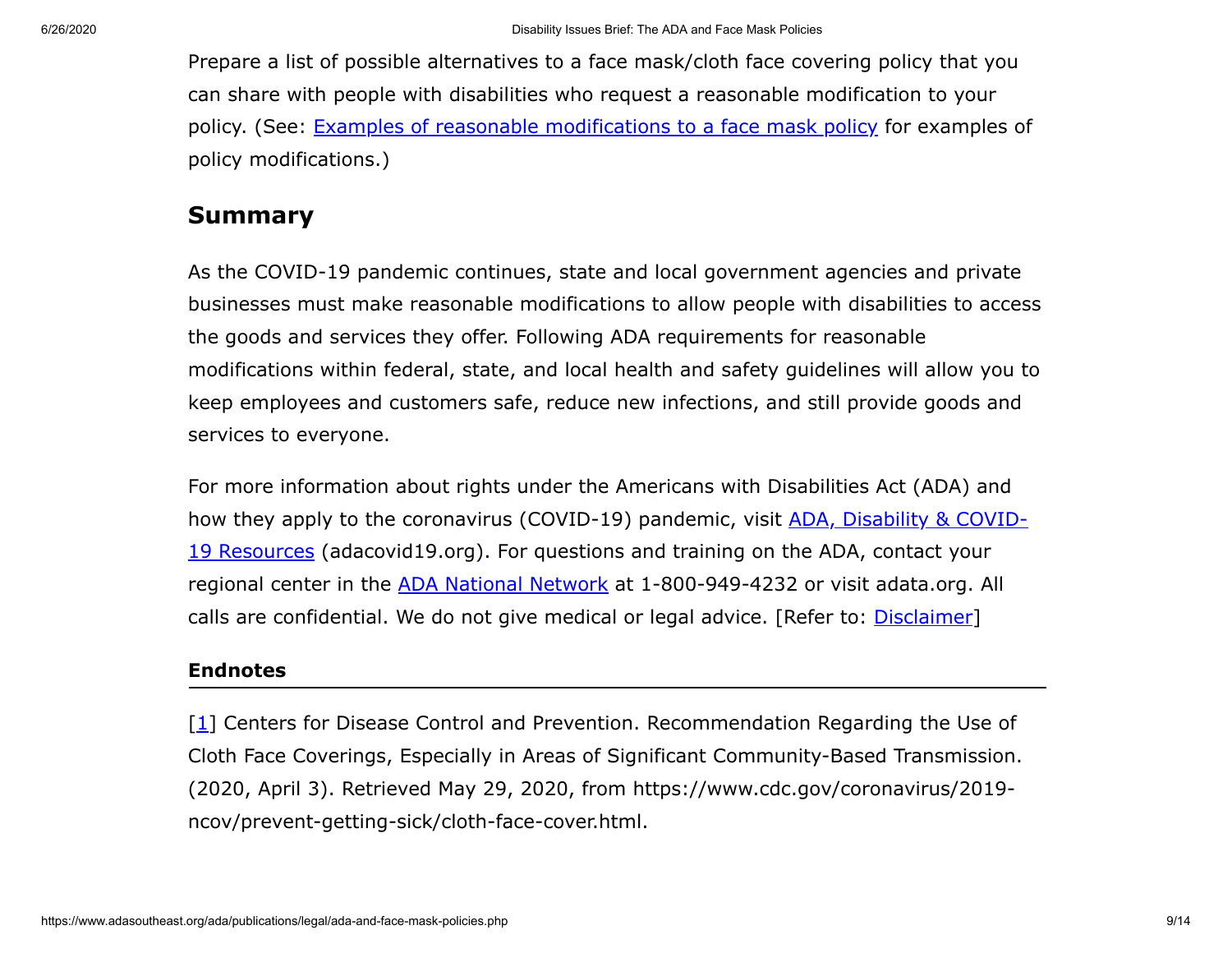<span id="page-9-0"></span>[\[2](#page-1-0)] World Health Organization. (2020, April 27). WHO Timeline - COVID-19. Retrieved June 1, 2020, from https://www.who.int/news-room/detail/27-04-2020-who-timeline-- covid-19.

<span id="page-9-1"></span>[\[3](#page-1-1)] Centers for Disease Control and Prevention. (2020, May 12). Clinical Questions about COVID-19: Questions and Answers. Retrieved June 4, 2020, from https://www.cdc.gov/coronavirus/2019-ncov/hcp/faq.html#Transmission.

<span id="page-9-2"></span>[\[4](#page-1-2)] Centers for Disease Control and Prevention. (2020, April 3). Recommendation Regarding the Use of Cloth Face Coverings. Retrieved June 2, 2020, from https://www.cdc.gov/coronavirus/2019-ncov/prevent-getting-sick/cloth-face-cover.html.

<span id="page-9-3"></span>[\[5](#page-1-3)] Centers for Disease Control and Prevention. (2020, May 22). About Cloth Face Coverings. Retrieved June 2, 2020, from https://www.cdc.gov/coronavirus/2019 ncov/prevent-getting-sick/about-face-coverings.html.

<span id="page-9-4"></span>[\[6](#page-1-4)] Centers for Disease Control and Prevention. (2020, May 22). About Cloth Face Coverings. Retrieved June 2, 2020, from https://www.cdc.gov/coronavirus/2019 ncov/prevent-getting-sick/about-face-coverings.html.

<span id="page-9-5"></span>[\[7](#page-2-0)] Centers for Disease Control and Prevention. (2020, May 22). About Cloth Face Coverings. Retrieved June 2, 2020, from https://www.cdc.gov/coronavirus/2019 ncov/prevent-getting-sick/about-face-coverings.html.

<span id="page-9-6"></span>[\[8](#page-2-1)] Definition of claustrophobia. (n.d.). Retrieved May 29, 2020, from https://www.dictionary.com/browse/claustrophobia?s=t.

<span id="page-9-7"></span>[\[9](#page-2-2)] Des Roches Rosa, S. (2020, May 11). Some autistic people can't tolerate cloth face coverings. Here's how we're managing with our son. *The Washington Post*. Retrieved from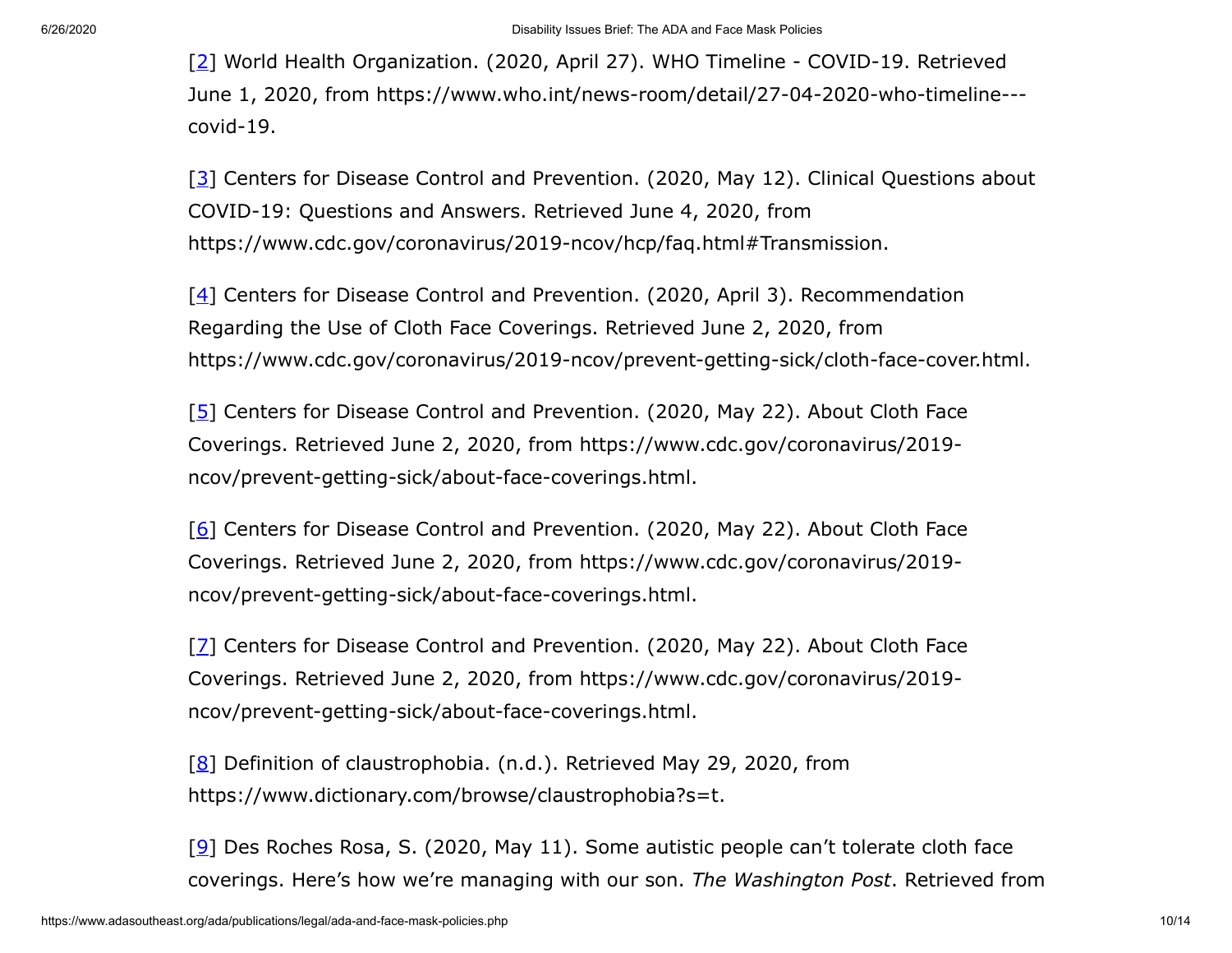https://www.washingtonpost.com/lifestyle/2020/05/11/some-autistic-people-canttolerate-face-masks-heres-how-were-managing-with-our-son/.

<span id="page-10-0"></span>[\[10](#page-3-1)] Health Care and the Americans with Disabilities Act. (n.d.). Retrieved May 29, 2020, from https://adata.org/factsheet/health-care-and-ada.

<span id="page-10-1"></span> $[11]$  $[11]$  U.S. Department of Justice. Americans with Disabilities Act Title II regulations: nondiscrimination on the basis of disability in state and local government services, (2010). Washington, D.C.: Dept. of Justice. Retrieved from https://www.ada.gov/regs2010/titleII\_2010/titleII\_2010\_regulations.htm.

<span id="page-10-2"></span> $[12]$  $[12]$  U.S. Department of Justice, Americans with Disabilities Act Title III Regulations: nondiscrimination on the basis of disability in public accommodations and commercial facilities (2017). Retrieved from https://www.ada.gov/regs2010/titleIII\_2010/titleIII\_2010\_regulations.htm.

<span id="page-10-3"></span>[\[13](#page-4-2)] U.S. Department of Justice. (2008, October 9). ADA Best Practices Tool Kit for State and Local Governments - Chapter 1 ADA Basics: Statute and Regulations. Retrieved June 3, 2020, from https://www.ada.gov/pcatoolkit/chap1toolkit.htm.

<span id="page-10-4"></span> $[14]$  $[14]$  U.S. Department of Justice. Americans with Disabilities Act Title II regulations: nondiscrimination on the basis of disability in state and local government services, (2010). Washington, D.C.: Dept. of Justice. Retrieved from https://www.ada.gov/regs2010/titleII\_2010/titleII\_2010\_regulations.htm.

<span id="page-10-5"></span>[\[15](#page-4-4)] U.S. Department of Justice, Americans with Disabilities Act Title III Regulations: nondiscrimination on the basis of disability in public accommodations and commercial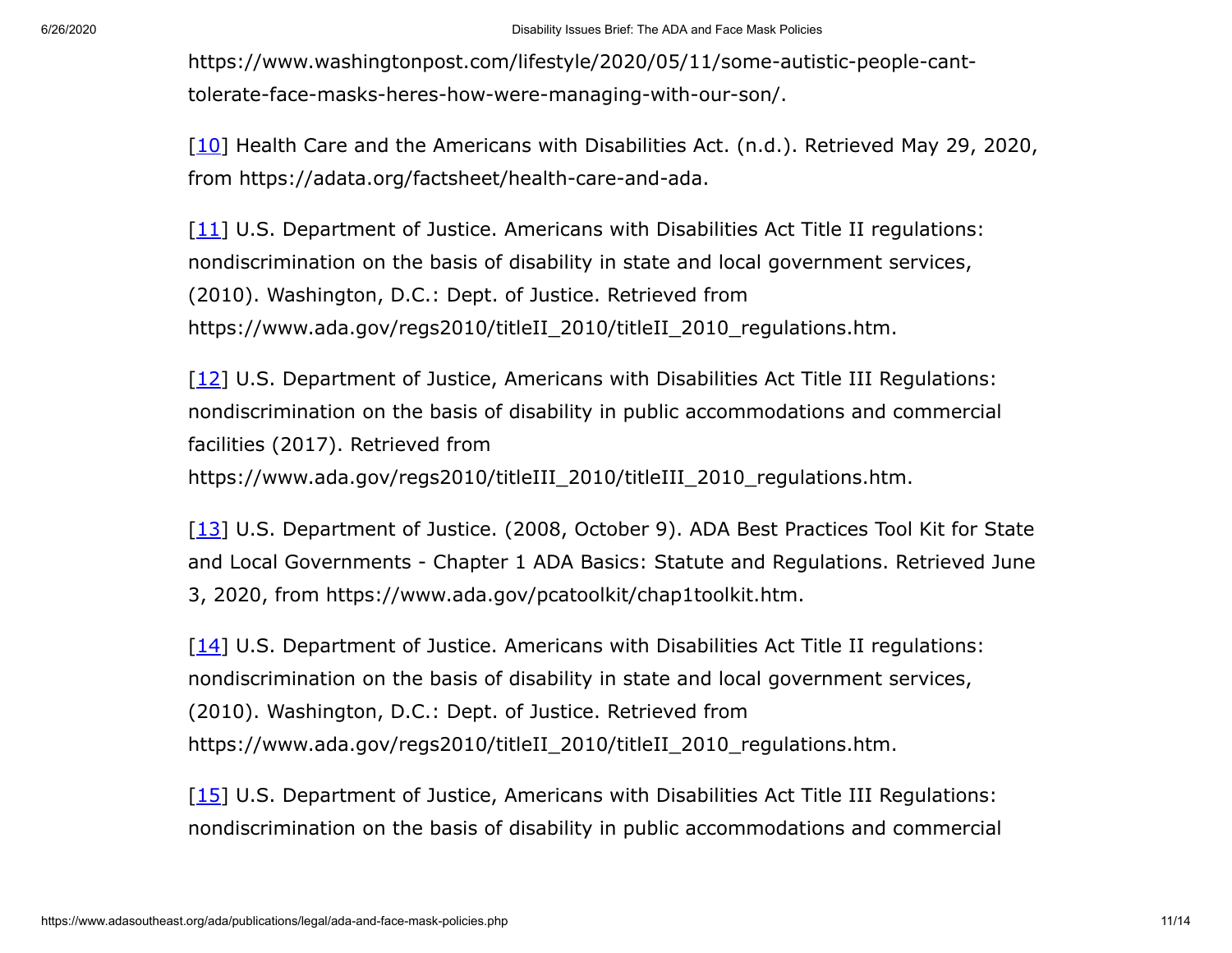facilities (2017). Retrieved from

https://www.ada.gov/regs2010/titleIII\_2010/titleIII\_2010\_regulations.htm.

<span id="page-11-0"></span> $[16]$  $[16]$  U.S. Department of Justice. Americans with Disabilities Act Title II regulations: nondiscrimination on the basis of disability in state and local government services, (2010). Washington, D.C.: Dept. of Justice. Retrieved from https://www.ada.gov/regs2010/titleII\_2010/titleII\_2010\_regulations.htm.

<span id="page-11-1"></span>[\[17](#page-4-6)] U.S. Department of Justice, Americans with Disabilities Act Title III Regulations: nondiscrimination on the basis of disability in public accommodations and commercial facilities (2017). Retrieved from https://www.ada.gov/regs2010/titleIII\_2010/titleIII\_2010\_regulations.htm.

<span id="page-11-2"></span> $[18]$  $[18]$  U.S. Department of Justice. (1993, November). The Americans with Disabilities Act Title II Technical Assistance Manual Covering State and Local Government Programs and Services. Retrieved June 2, 2020, from https://www.ada.gov/taman2.html.

<span id="page-11-3"></span>[\[19](#page-5-1)] U.S. Department of Justice. (1993). Americans with Disabilities Act Title III Technical Assistance Manual - Covering Public Accommodations and Commercial Facilities. Retrieved June 3, 2020, from https://www.ada.gov/taman3.html.

<span id="page-11-4"></span>[\[20](#page-5-2)] U.S. Equal Employment Opportunity Commission. (2020, March 21). Pandemic Preparedness in the Workplace and the Americans with Disabilities Act. Retrieved June 5, 2020, from https://www.eeoc.gov/laws/guidance/pandemic-preparedness-workplaceand-americans-disabilities-act.

<span id="page-11-5"></span> $[21]$  $[21]$  U.S. Department of Justice. Americans with Disabilities Act Title II regulations: nondiscrimination on the basis of disability in state and local government services,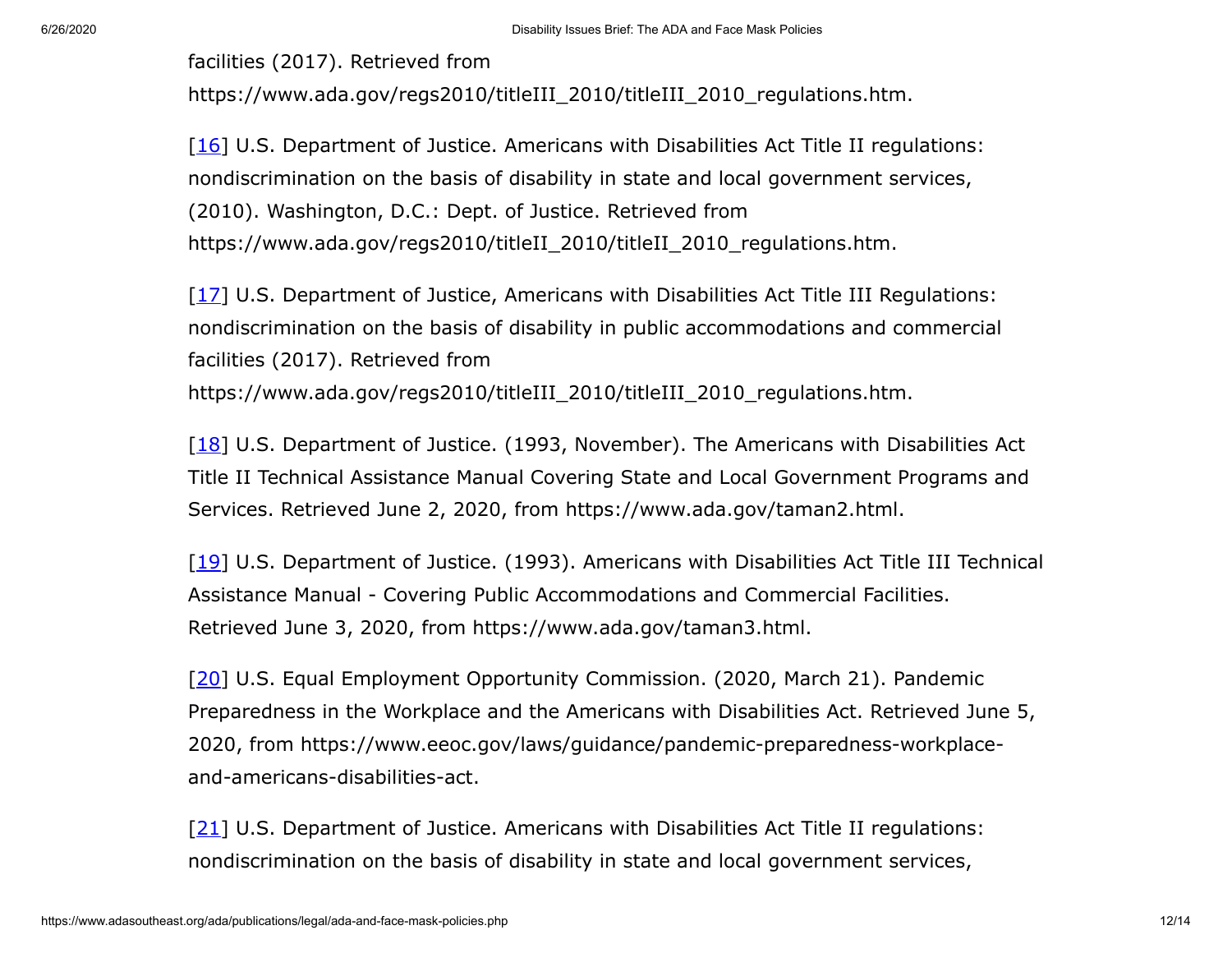(2010). Washington, D.C.: Dept. of Justice. Retrieved from https://www.ada.gov/regs2010/titleII\_2010/titleII\_2010\_regulations.htm.

<span id="page-12-0"></span>[\[22](#page-5-4)] U.S. Department of Justice, Americans with Disabilities Act Title III Regulations: nondiscrimination on the basis of disability in public accommodations and commercial facilities (2017). Retrieved from https://www.ada.gov/regs2010/titleIII\_2010/titleIII\_2010\_regulations.htm.

<span id="page-12-1"></span>[\[23](#page-6-0)] U.S. Department of Justice. (2016, July 28). Settlement Agreement Between the United States of America and YMCA of the Triangle under the Americans with Disabilities Act (DJ # 202-54-148). Retrieved June 3, 2020, from https://www.ada.gov/ymca\_triangle\_sa.html.

<span id="page-12-2"></span>[\[24](#page-6-1)] U.S. Department of Justice. (2010, November 22). Settlement Agreement Between the United States of America and the District of Columbia under the Americans with Disabilities Act. Retrieved June 3, 2020, from https://www.ada.gov/dc\_shelter.htm.

<span id="page-12-3"></span> $[25]$  $[25]$  U.S. Department of Justice. (n.d.). Common Questions about Title II of the Americans with Disabilities Act. Retrieved June 3, 2020, from https://www.ada.gov/pubs/t2qa.txt.

#### <span id="page-12-4"></span>**Disclaimer:**

**These materials do not constitute legal advice and should not be relied upon in any individual case. Please consult an attorney licensed in your state for legal advice and/or representation.** These materials were prepared by the legal research staff of the Burton Blatt Institute (BBI) at Syracuse University in partnership with the Southeast ADA Center to highlight legal and policy developments relevant to civil rights protections and the impact of court decisions in the Southeast Region under the Americans with Disabilities Act (ADA). These materials are based on federal disability rights laws and court decisions in effect at the time of publication. Federal and state disability rights law can change at any time. In addition, state and local laws